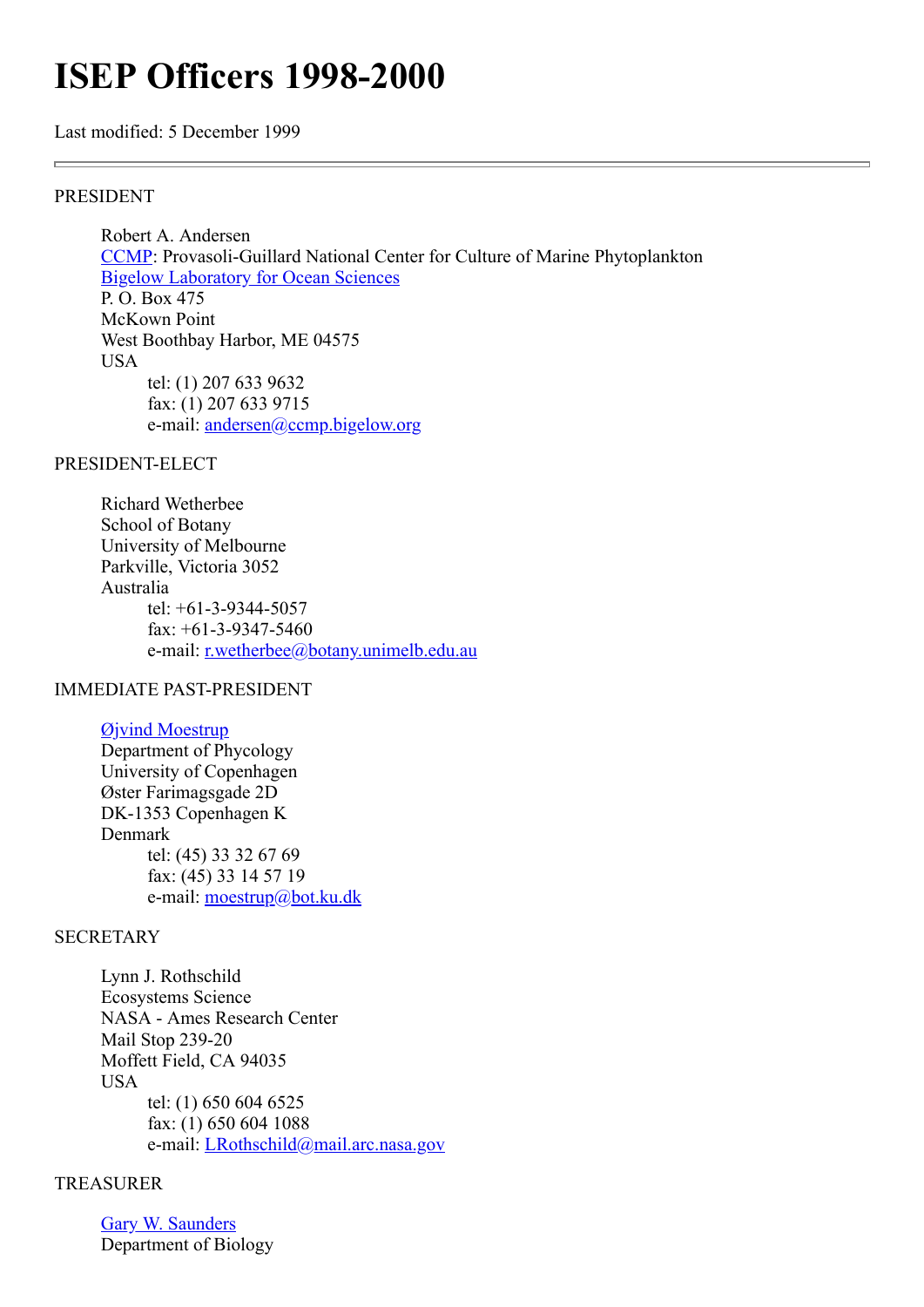University of New Brunswick Fredericton, N.B. E3B 6E1 Canada tel: (1) 506 452 6216 fax: (1) 506 453 3583 e-mail: [gws@unb.ca](http://megasun.bch.umontreal.ca/isep/gws@unb.ca)

### MEMBERSHIP DIRECTOR

#### [Laura F. Landweber](http://www.eeb.princeton.edu/NextLevel/Graduate.html/Profs%20/landweber.html)

Department of Ecology and Evolutionary Biology Princeton University Guyot Hall Princeton, NJ 08544-1003 USA tel: (1) 609 258 1947 fax: (1) 609 258 1682 e-mail: *LFL*@princeton.edu

## CANADIAN COUNCILLORS

# [Denis H. Lynn](http://www.uoguelph.ca/zoology/lynn.htm)

Department of Zoology University of Guelph Guelph, Ontario N1G 2W1 Canada tel: (1) 519 824 4120 ext. 2746 fax: (1) 519 767 1656 e-mail: [ddr@uoguelph.ca](mailto:ddr@uoguelph.ca)

\*\*\*\*

# [B. Franz Lang](http://megasun.bch.umontreal.ca/People/lang/)

Département de Biochimie Université de Montréal C.P. 6128, Succursale Centre-Ville Montréal, Québec H3C 3J7 Canada

> tel: (1) 514 343 5842 fax: (1) 514 343 2210 e-mail: [Franz.Lang@Umontreal.ca](mailto:langf@bch.umontreal.ca)

#### U.S. COUNCILLOR

## [J. Craig Bailey](http://www.uncwil.edu/bio/cbail.htm)

Department of Biological Sciences and Center for Marine Science Research University of North Carolina at Wilmington 601 South College Road Wilmington, N.C. 28403-3297 USA tel: (1) 910 962 7589 fax: (1) 910 962 4066 email: baileyc@uncwil.edu

EUROPEAN COUNCILLOR